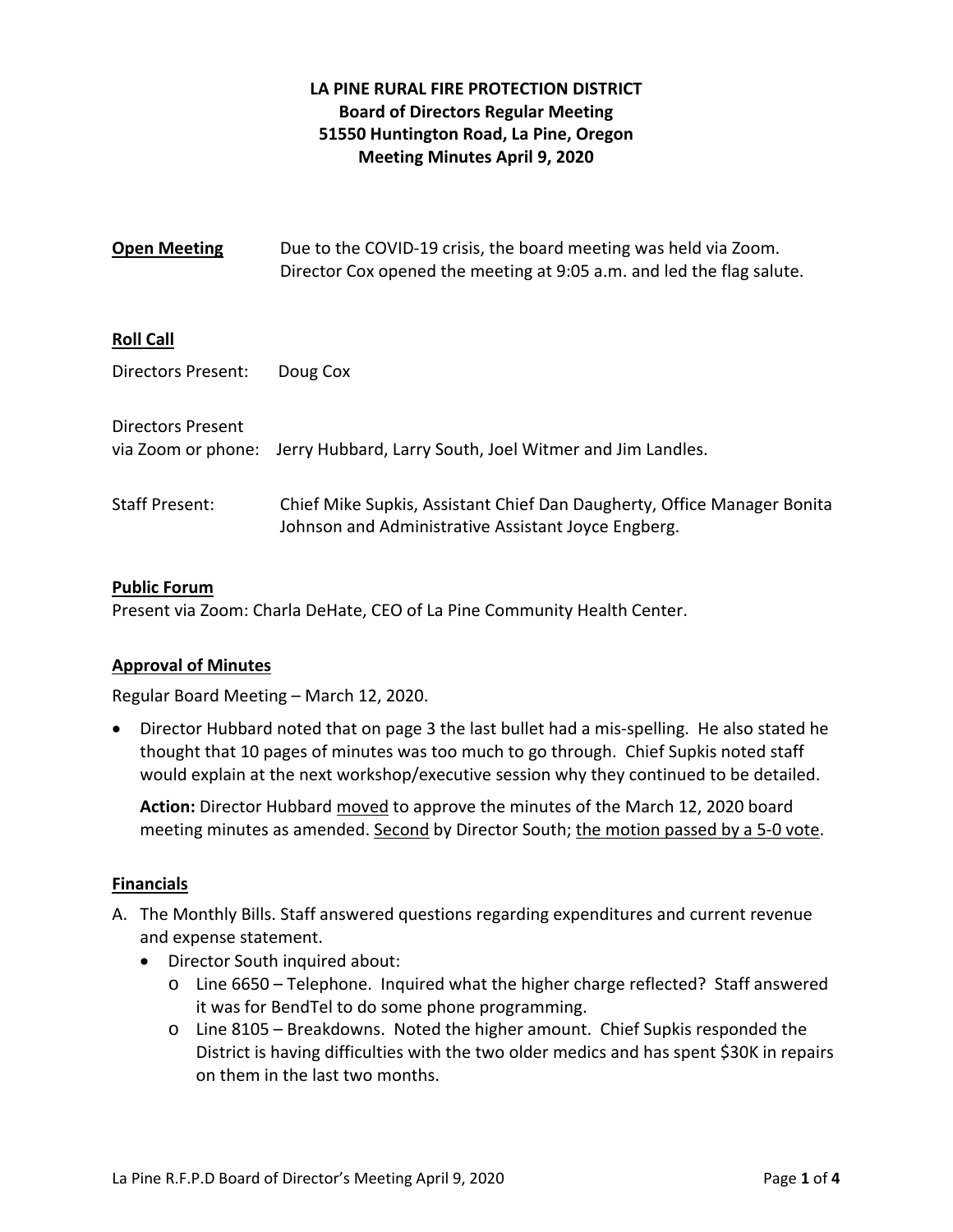- Director Hubbard inquired about:
	- o Line 6940 Miscellaneous. Inquired what the amount was for? Staff answered it was the liability payment for the Bridge Street fire. The check was sent to La Pine Fire District and the District disbursed portions to the other agencies who responded.
	- o Line 9915 PERS Reserve. Inquired what amount should District budget for? Chief Supkis responded there are no increases next year, the increases are biennial. The following year and start of the next biennium is an open question at this time.
- B. Monthly Expenses by Vendor. No comments.
- C. Monthly Expense Report.

No comments.

**Action:** Director Witmer moved to approve monthly expenses presented from 3/13/2020 – 4/9/2020 in the amount of \$657,848.07. No further discussion or comments. Second, Director South; the motion passed by a 5-0 vote.

### **Management Report**

- A. Monthly Alarm Report. No comments.
- B. Multiple Alarm & Building Permit/Valuation Report.
	- Valuation for building permits in March 2020: Commercial \$0 and Residential \$3,155,281.01. No comments.
- C. Notable Incidents
	- Director Hubbard noted three calls in several days to same address on Findley Butte Rd. He also noted two calls to same address on Hwy 97 and asked if the patient was elderly? Chief Supkis responded it was two different patients on the Hwy 97 calls and they are not elderly. Because folks are now isolated, even more patients use 911 as their first line medical resource in place of having and seeing an established care provider.
- D. Equipment and facilities No comments

### **Correspondence / News**

- A. Letter Donation ‐ Heiney
- B. Newberry Eagle COVID‐19
- C. SDAO Annual Membership

No comments.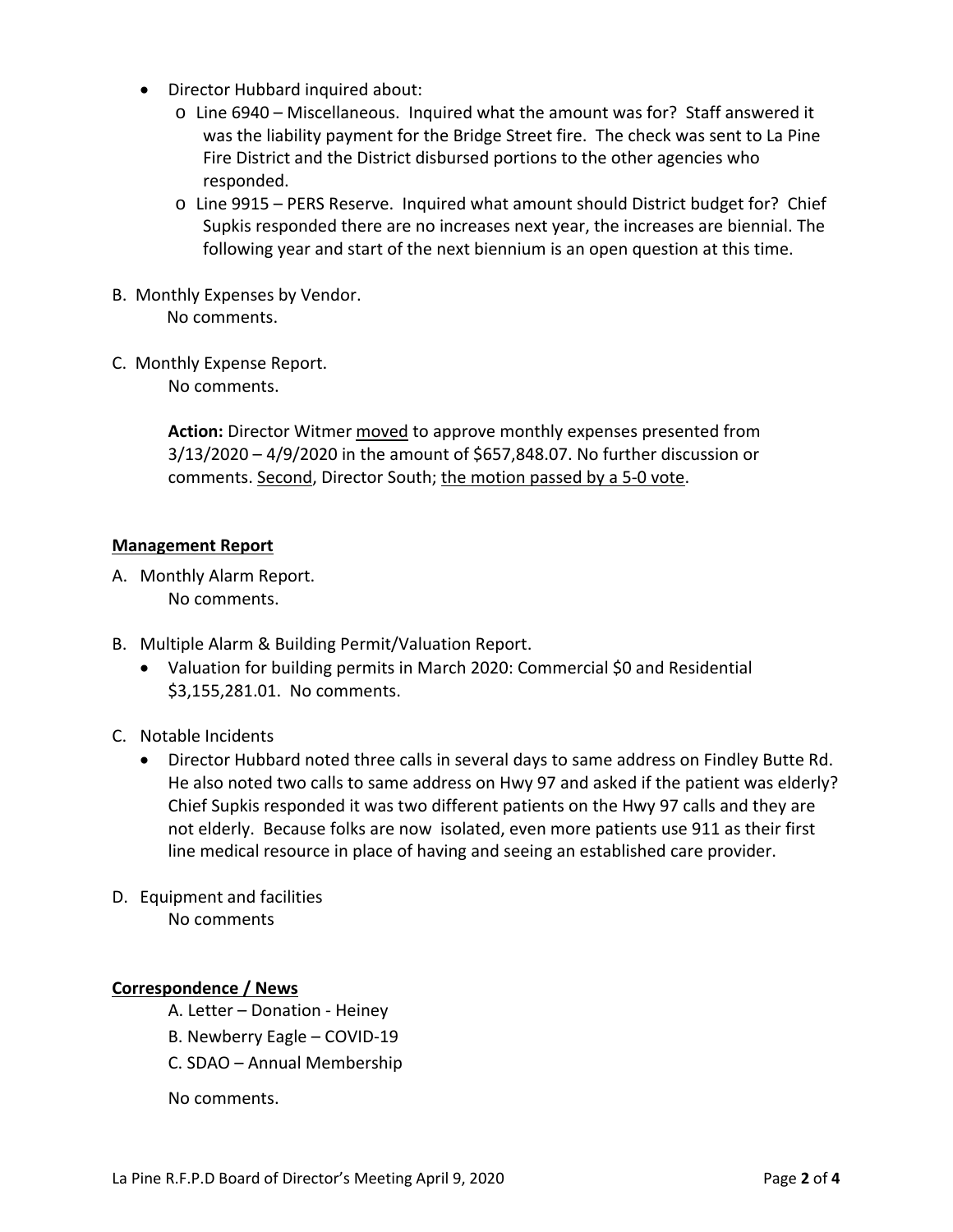### **Old Business**

Tabled for this month.

### **New Business**

Tabled for this month.

# **Staff Updates**

A. COVID‐19 Response, Planning and Staff Health

 Chief Supkis shared that he and AC Daugherty are keeping updated on the situation every day. All crew and office staff wear masks while on duty. The public has donated around 500 cloth masks. The virus numbers are expected to peak in two to three weeks and there is no idea of how long it will continue. The PPE (Personal Protection Equipment) situation is improving: staff is wearing the donated homemade masks inside the facilities and saving medical PPEs for calls.

## B. 2020 Annual IT Review

 Chief Supkis shared that the administrative staff met with the District IT provider, Velox. The District received a B+ for security and IT. No big changes in the coming year, may address better WiFi coverage and MFA (multi‐factor authorization) security in the future.

C. Strategic Planning

- Chief Supkis noted a workshop was not able to be held yet and discussions will happen when a workshop can be scheduled. He included both the Board's and his input on what the District priorities should be, and highlighted where there was more than a two‐point difference. He would say that on 95% of it, the District is dialed in.
- Director Landles inquired if there was movement on the timeline to get the budget completed? Chief Supkis responded the first budget committee meeting was scheduled for April 21st and the budget should be completed by June  $1<sup>st</sup>$  to go on to the public hearing and Board approval at the June 14th scheduled meeting. The strategic planning process has a self‐set December deadline.

D. Facilities Concepts for Stations 101 and 102

- Director Hubbard noted the architect shows a generator room in each building and inquired if the generator was being moved. AC Daugherty responded no and Chief Supkis responded that the building plans given to the architects were the originals, thus the mislabeled location. The generators have been placed in different locations since that design was drawn.
- Director South inquired when the drawn plan would be updated? Staff responded that the next step is cost estimate figures which are expected in May. The District can then decide to move forward and put more resources into detailed drawings.
- Director Witmer inquired if the District was looking for approval on either 101 or 102 concept designs? Chief Supkis responded not yet, the information provided was just for review. Director Witmer asked if the pedestal sinks were being changed to cabinet‐style sinks and Chief Supkis responded they can be.